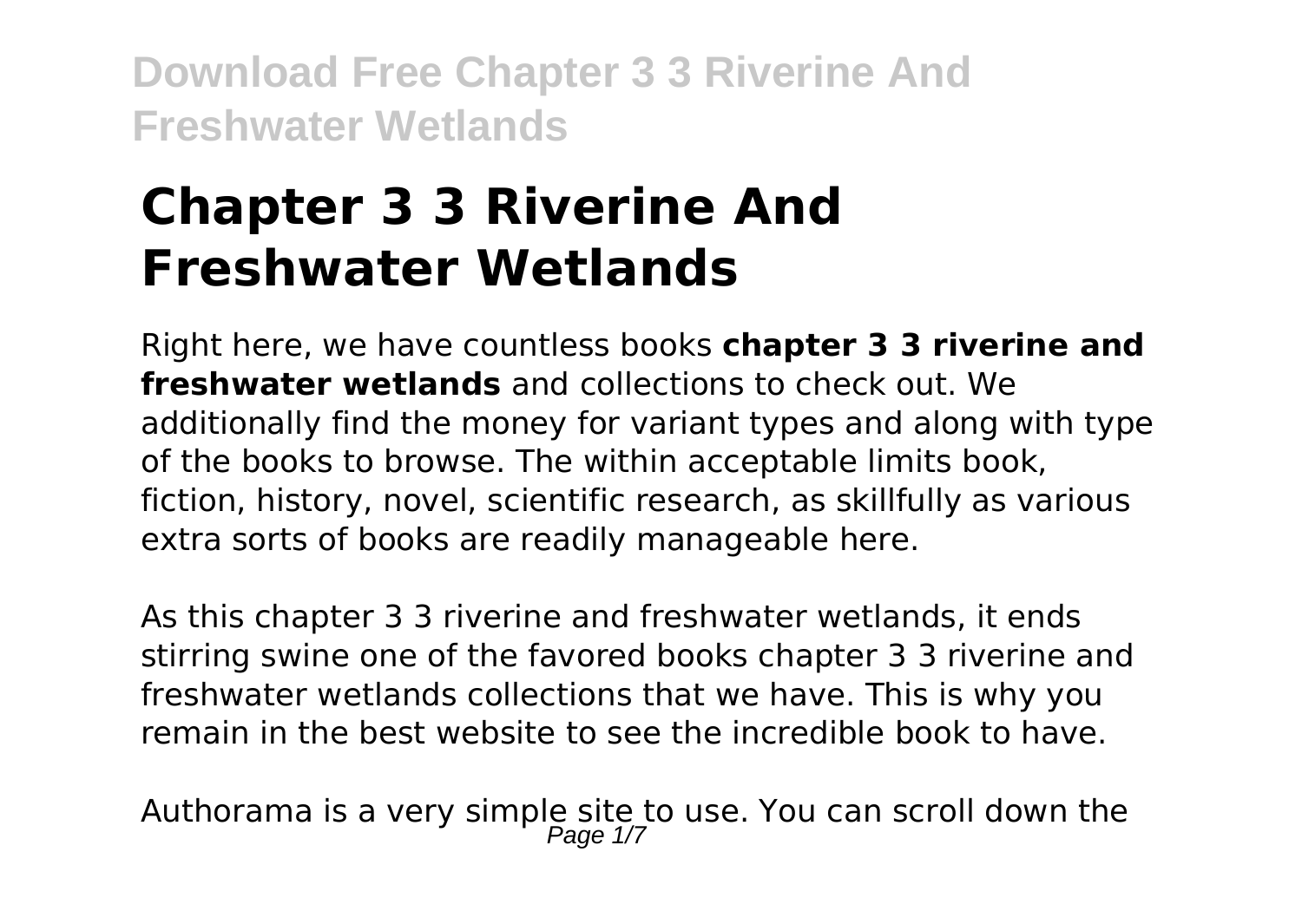list of alphabetically arranged authors on the front page, or check out the list of Latest Additions at the top.

#### **Chapter 3 3 Riverine And**

The value of S DS determined in accordance with Section 1613.3 of the International Building Code is permitted to be used to set the seismic design category in accordance with Table R301.2.2.1.1, and to interpolate between values in Tables R602.10.3(3), R603.9.2(1) and other seismic design requirements of this code.

### **Chapter 3: Building Planning, 2015 Virginia Residential Code | UpCodes**

Chapter 3 Building Planning R301 Design Criteria R302 Fire-Resistant Construction. R303 Light, Ventilation and Heating. R304 Minimum Room Areas. R305 Ceiling Height. R306 Sanitation. R307 Toilet, Bath and Shower Spaces. R308 Glazing.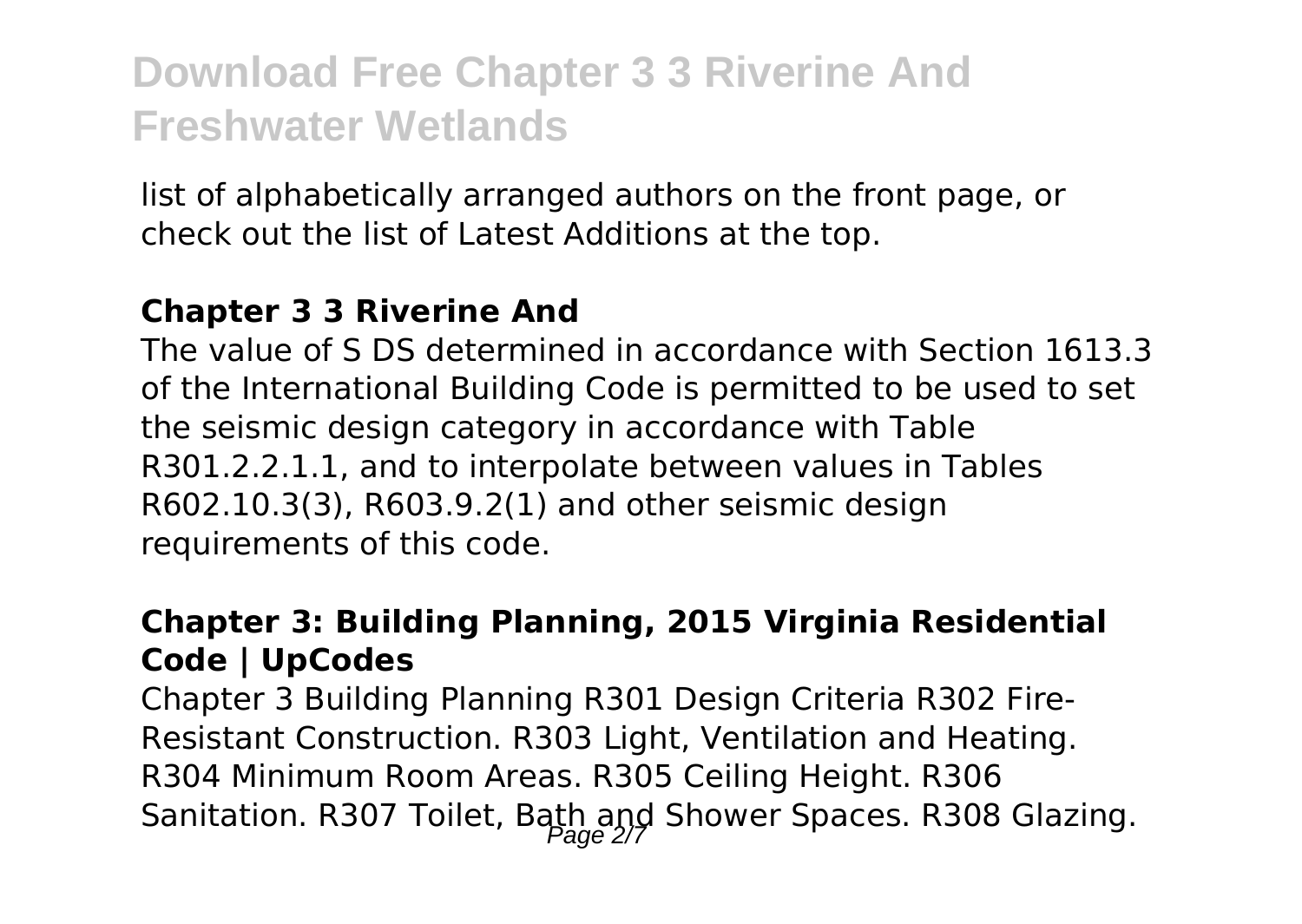R309 Garages and Carports. R310 Emergency Escape and Rescue Openings ...

#### **Chapter 3: Building Planning, 2018 North Carolina Residential Code ...**

CHAPTER 3 BUILDING PLANNING. SECTION R301 DESIGN CRITERIA. R301.1 Application. Buildings and structures, and parts thereof, shall be constructed to safely support all loads, including dead loads, live loads, roof loads, flood loads, snow loads, wind loads and seismic loads as prescribed by this code. The construction of buildings and structures in accordance with the provisions of this code ...

### **2018 NORTH CAROLINA STATE BUILDING CODE: RESIDENTIAL CODE - Digital Codes**

Richardson et al. 27 report a best estimate for TCR of 1.66°C (2.99 °F), with a 5% to 95% confidence range of 1.0° to 3.3°C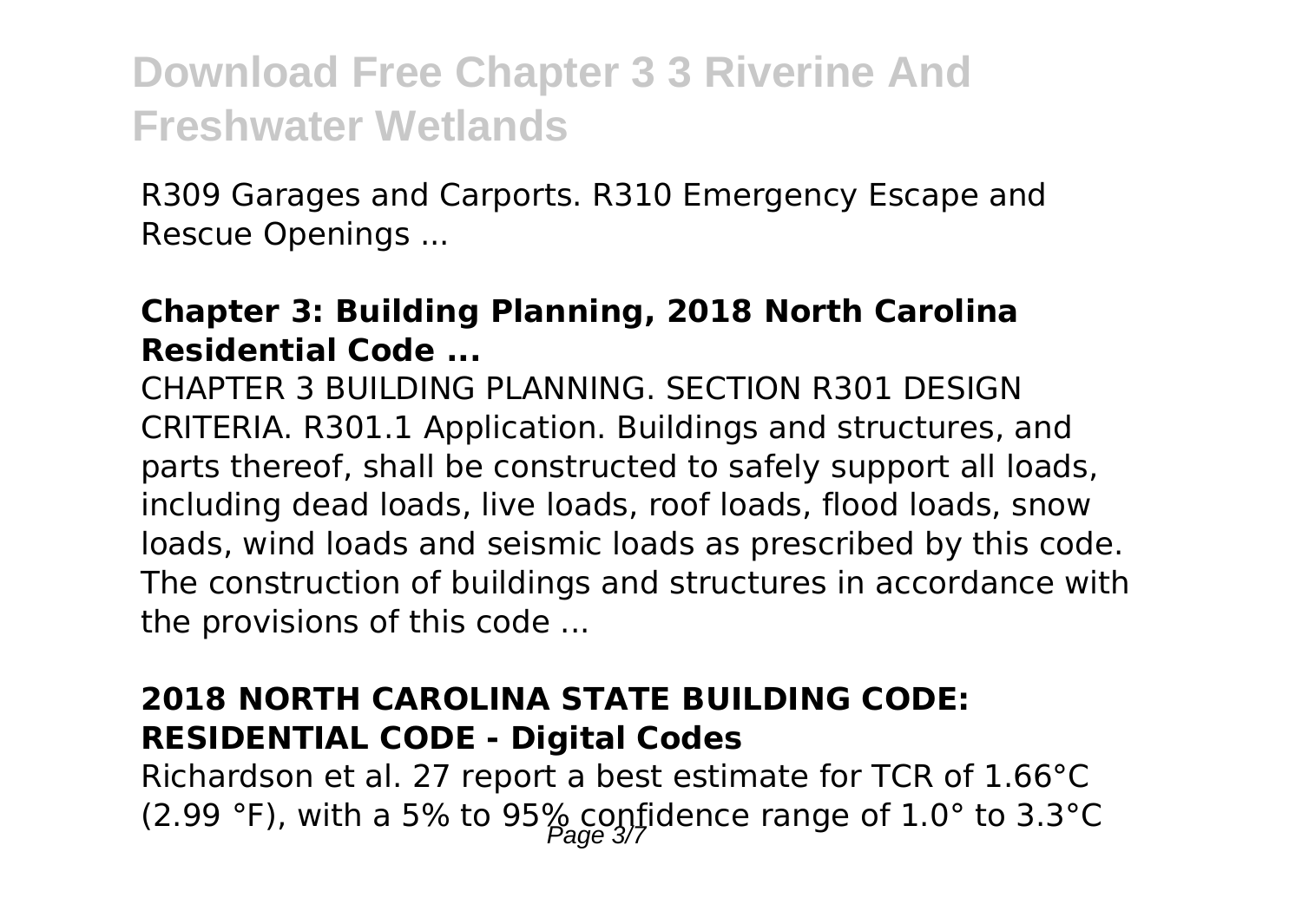(1.8° to 5.9°F). Furthermore, Richardson et al. conclude that the earlier studies noted above may underestimate TCR because the surface temperature dataset they used undersamples rapidly warming regions due to limited coverage and because surface water warms less

**Chapter 3: Detection and Attribution of Climate Change** (3) Transfer State Environmental Planning Policy (Koala Habitat Protection) 2021, Schedules 1 and 2 to this Policy as Schedules 2 and 3. 4 Murray Regional Environmental Plan No 2—Riverine Land (1) Transfer Murray Regional Environmental Plan No 2—Riverine Land, Parts 1–3, other than clauses 1 and 8(a), to this Policy as Chapter 5, Parts 5 ...

### **State Environmental Planning Policy (Biodiversity and Conservation) 2021** CHAPTER 11. WATER RIGHTS. SUBCHAPTER A. GENERAL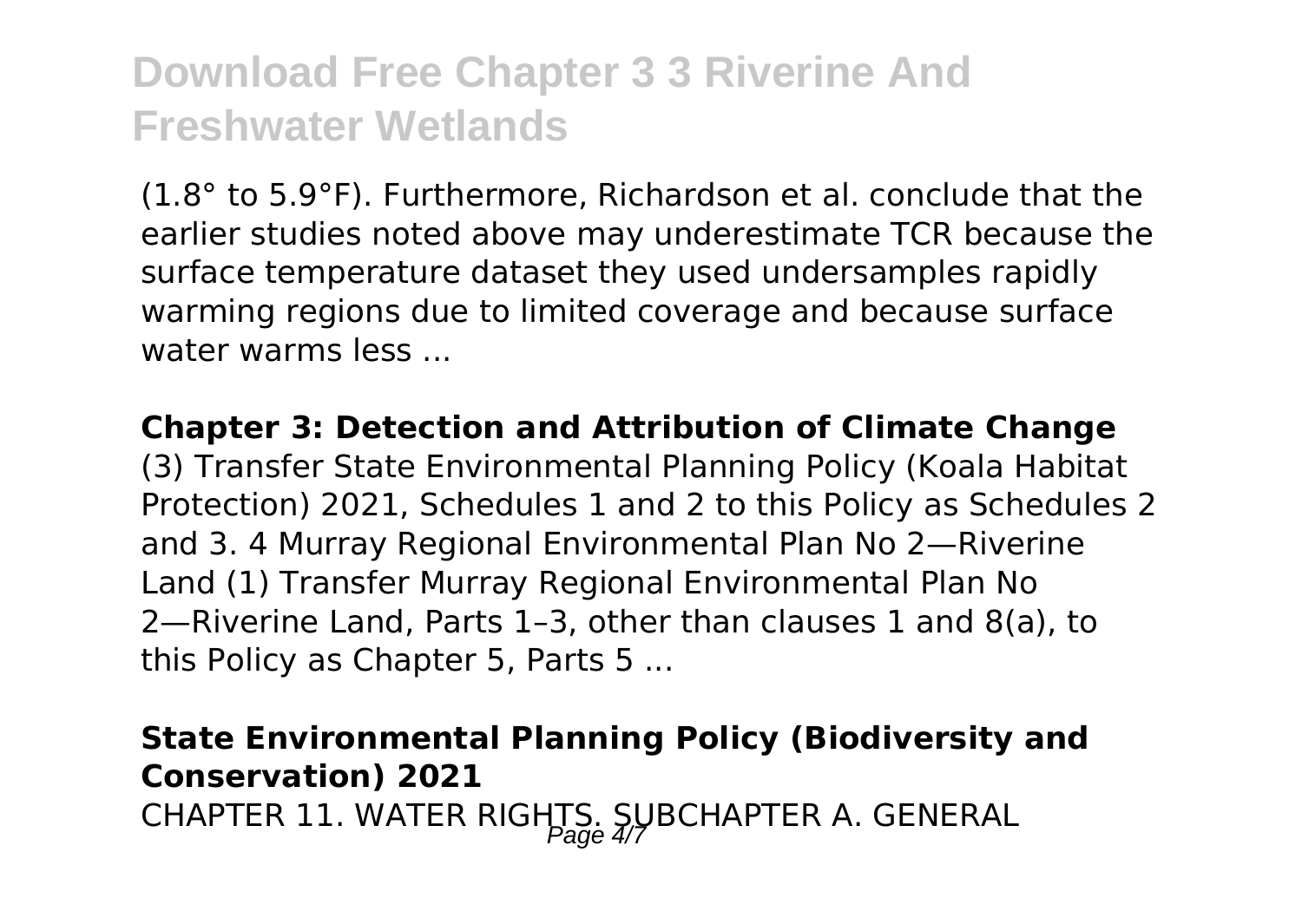PROVISIONS. Sec. 11.001. VESTED RIGHTS NOT AFFECTED. (a) Nothing in this code affects vested private rights to the use of water, except to the extent that provisions of Subchapter G of this chapter might affect these rights. (b) This code does not recognize any riparian right in the owner of any land the title to which passed out of the State of ...

#### **WATER CODE CHAPTER 11. WATER RIGHTS - Texas**

Riverine Analysis. Chapter 13: Shore Protection: Chapter 14 : Subdivisions : Chapter 15: Drainage Design Instructions : Chapter 16: Engineering Software : Chapter 17: Flood Plain Hydraulic Studies : Combined Drainage Manual ; Previous Drainage Manual; Drainage Manual Revisions; Instructional and Informational Memoranda; Part II B BMP Design Manual of Practice ; Part II C BMP Design Manual of ...

## Location and Design - Virginia Department of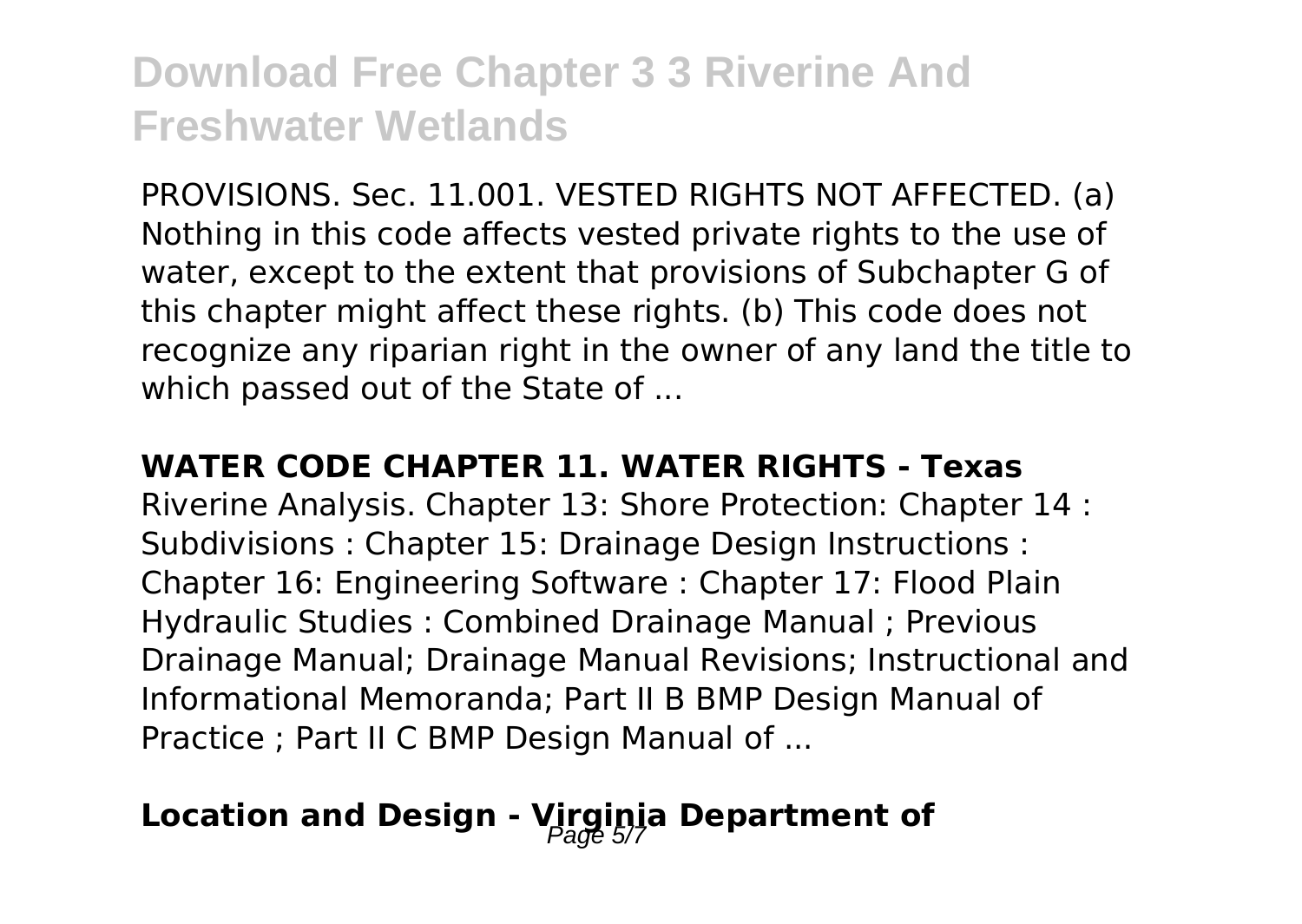### **Transportation**

Bulk imports as a group registered a growth accounting for 28.2% of total imports. This group includes fertilisers (3.4%), cereals (14.3%), edible oils (17.4%) and newsprint (paper board manufacture and newsprint 40.3%) in 2010-11. Question 15. Mention any three features of Border roads. Answer:

### **Class 10 Geography Chapter 7 Extra Questions and Answers ... - Learn Cram**

Chapter Overview The two primary goals of floodpl ain management are (1) reduc tion of economic losses and threats to public health and safety from flooding, and (2) preservation and restoration of the natural and beneficial functions and resources within floodplains. Means of achieving the first goal is the focus of this chapter. The second ...